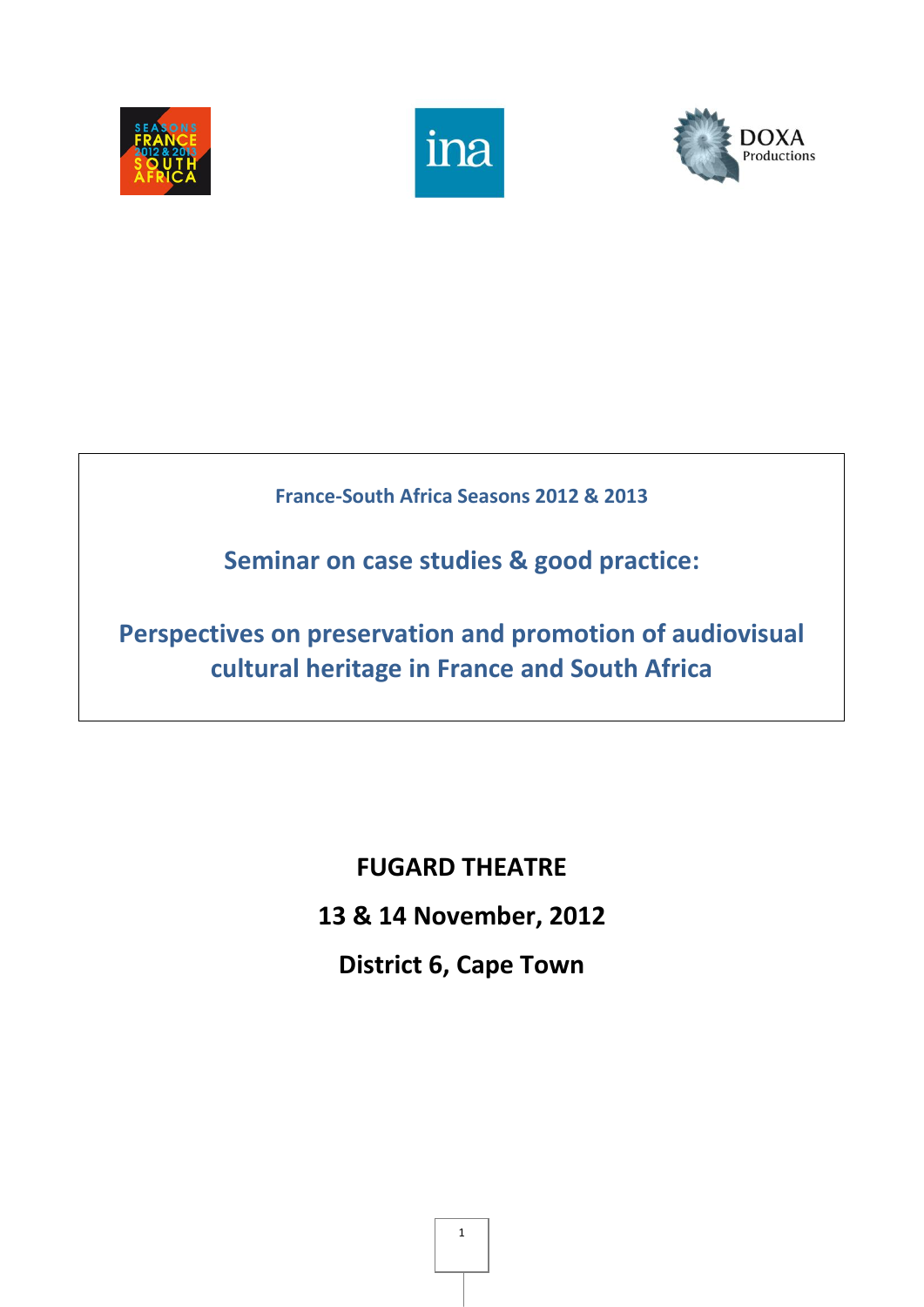## **France-South Africa Seasons 2012 & 2013**



**For several years**, France has been engaged in a series of reciprocal Seasons with its key international partners (China, Japan, India, Turkey, Russia and Brazil among others). With South Africa, this will be the first time that a sub-Saharan country is involved in the Seasons with France.

The goal of these Seasons is to improve mutual understanding and contribute to the diversification of France's image in South Africa and South Africa's image in France by emphasizing the modernity and values that the two countries share.

The French Season in South Africa is

- A festive period: a wide range of over 70 different projects, performances and initiatives are planned across South Africa. Cultural events will be combined with a wide array of events in other fields: innovation, science and technology, higher education, business, tourism, sport, and language with the involvement of many different actors.
- A showcase of the numerous links existing between France and South Africa
- An opportunity to reinforce a wide range of existing collaborations and to build a lasting legacy for both nations.

There is so much to look forward to as the French Season in South Africa continues right through until November 2012 in towns and cities across South Africa.

The South African Season in France will take place from May to December next year (2013).

The two day seminar on case studies and good practice organized by Ina and DOXA in Cape Town on 13 & 14 November 2012, **Perspectives on preservation and promotion of audiovisual cultural heritage in France and South Africa** is part of this season.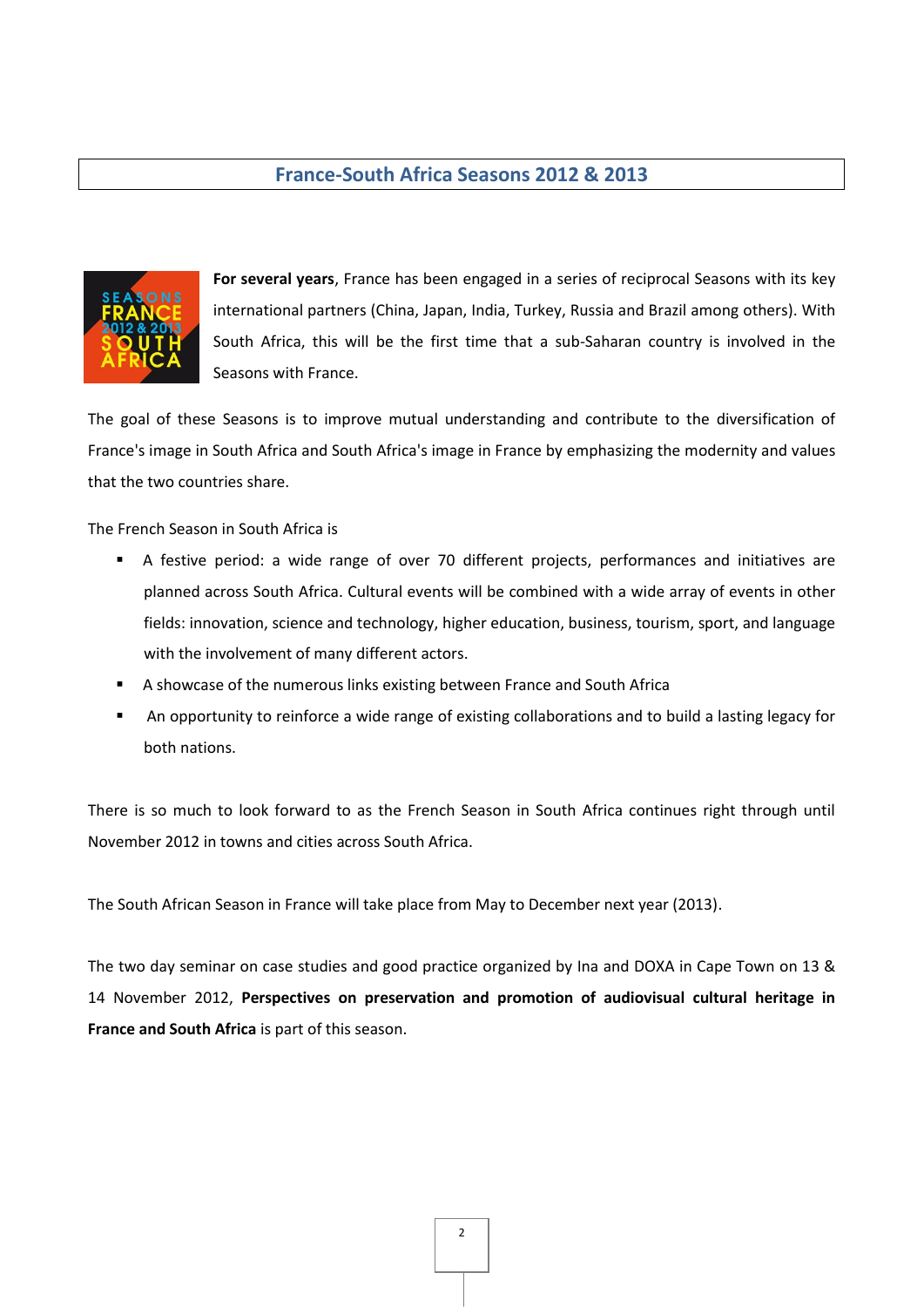# **Program of the seminar**

### **Tuesday 13, 2012**

| $9:30 - 10:30$  | <b>Coffee &amp; Registration of participants</b>                   |
|-----------------|--------------------------------------------------------------------|
| $10:30 - 11:15$ | Welcoming and introduction to the seminar                          |
| $11:15 - 12:00$ | Perspectives on archiving policies in France and South Africa      |
|                 | <b>Daniel TERUGGI, Head of the Research department, Ina EXPERT</b> |
|                 | Jo-Anne DUGGAN, Archival Platform, UCT                             |
| $12 - 1:45$     | Lunch break                                                        |

## **1:45 – 5:30 Workshop 1: Professional and public access for archives**

Archives are not only collections of contents but also of memory and knowledge. In a world of images, the value of audiovisual content is increasing as various fields focus their studies on media. History, sociology and the arts all deal with the unique richness of media and apply it to education and scientific research. How may digital media convey and enrich knowledge in a new way? How does this new dimension modify education and transmission? What pedagogical models can be built on media? What legal context exists today for the use of archival material for education or research?

| $1:45 - 3:30$ | Getting access to audiovisual archives: a users point of view                                                                                                                                                                                      |
|---------------|----------------------------------------------------------------------------------------------------------------------------------------------------------------------------------------------------------------------------------------------------|
| Moderator     | Freddy OGTEROP, Visual History Archive                                                                                                                                                                                                             |
| Speakers      | Prof Carolyn HAMILTON, NRF Research Chair in Archive and Public Culture,<br>Social Anthropology Department, University of Cape Town<br><b>Catherine KENNEDY, Director of the South African History Archive (SAHA)</b><br>Jihan EL TAHRI, filmmaker |
| $3:30 - 4:00$ | Coffee break                                                                                                                                                                                                                                       |
| $4 - 5:45$    | Giving access to audiovisual archives                                                                                                                                                                                                              |
| Moderator     | Mathieu FOURNET, head of Internationals Ina                                                                                                                                                                                                        |
| Speakers      | Craig MATTHEW, Director of DOXA<br>Jean-Luc VERNHET, Deputy Manager of the Media Content Division                                                                                                                                                  |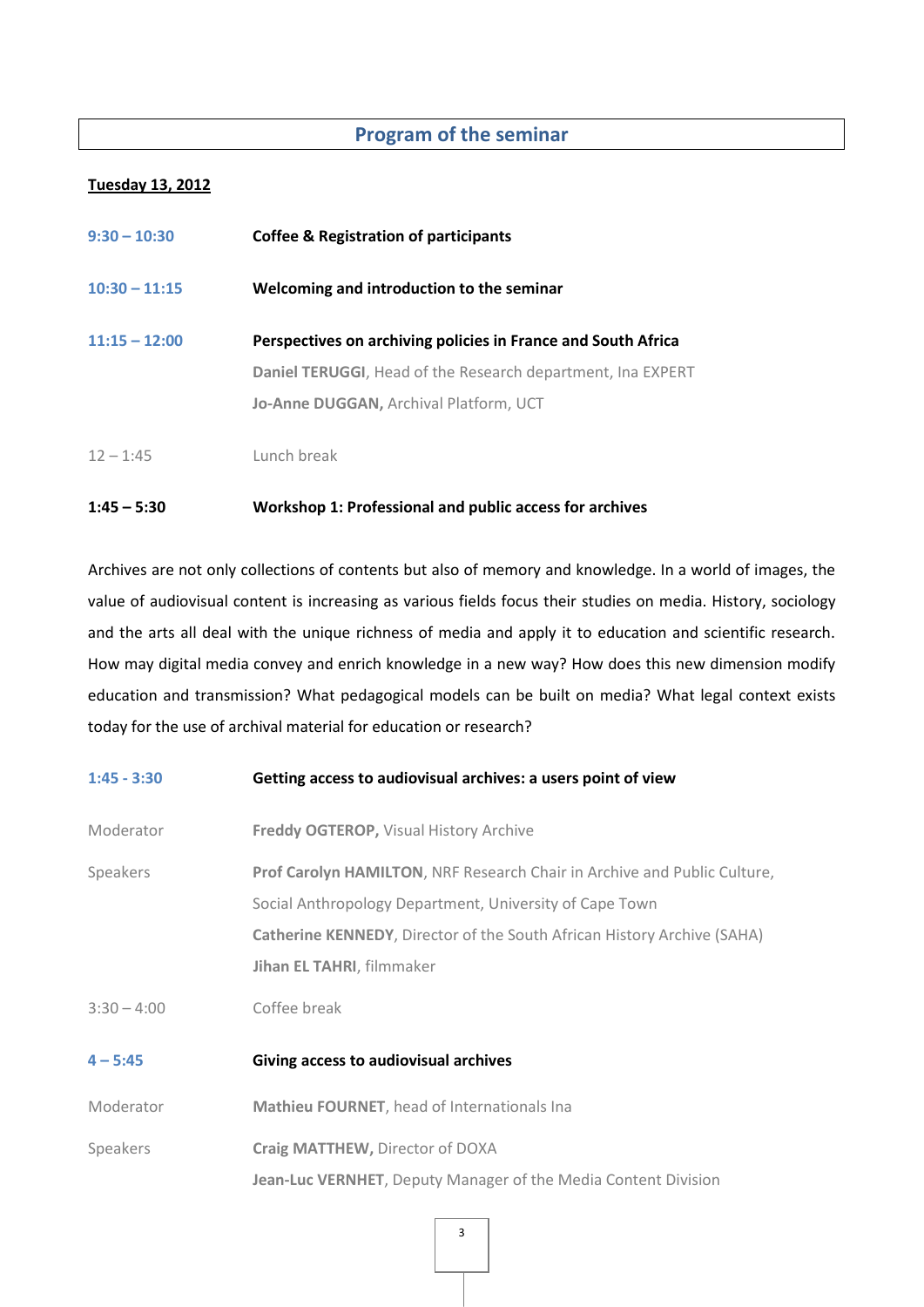**6 pm - Cocktail at the Fugard Theatre**

#### **Wednesday 14, 2012**

#### **9:30 am – 1 pm Workshop 2: Preserving, digitising and managing audiovisual archives**

In every country audiovisual archives created in the analog era are facing the same question: how to preserve in the long run a heritage which exponentially increases and whose usable condition ranges from 5 to 10 years? Digitisation appears to be the best answer. But the implementation of a Preservation and Digitisation Plan is a long, expensive and complex process, which needs the total investment of a company and requires making important choices. What are the preliminary actions to set up a plan? How to assess the physical state of carriers? How to assess the collection, the equipment and database? What are the existing and future uses of archives? How to organise the preservation and digitisation plan with an existing system and its functionality? Once the collections are digitised, how to manage the digital archive?

# **9:30 – 11:00 To set a preservation plan, a methodological approach: preliminary actions, technical choices**

- > Preliminary assessment (carriers, collections, equipments, database, skills)
- > Preventive preservation policy
- > Designing the plan considering the existing system and the forthcoming project
- > Digitization process : inventory, technical tasks & workflow
- > Digital format(s)

Speaker **Eric RAULT**, Ina

11:00 – 11:15 Coffee break

### **11:15 – 1:00 Towards a digital archive**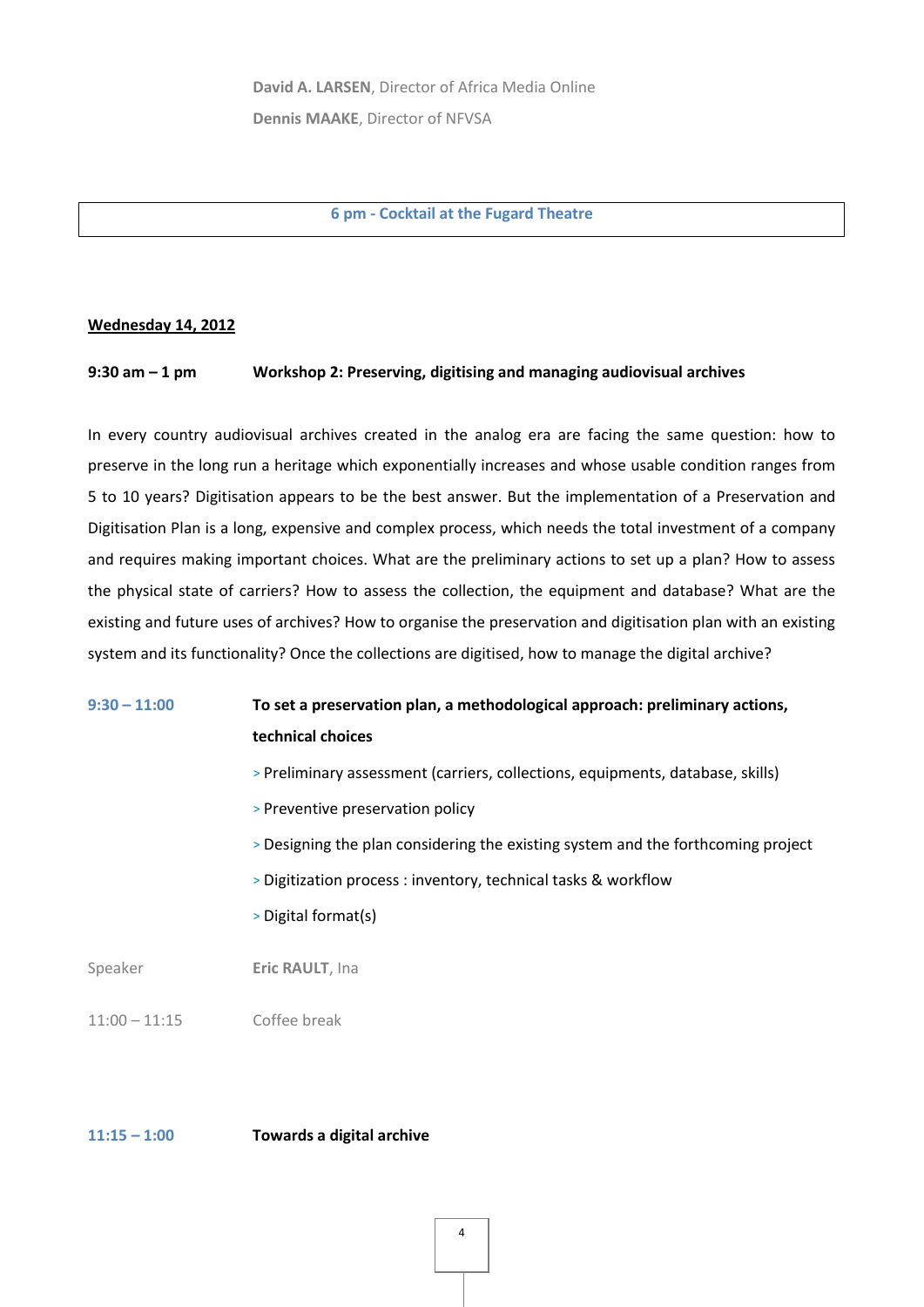|            | Storage of digital archives, collecting digital archives, monitoring the quality<br>of the process, describing and organizing archives: database and<br>documentation practices                                                                                                                        |
|------------|--------------------------------------------------------------------------------------------------------------------------------------------------------------------------------------------------------------------------------------------------------------------------------------------------------|
| Moderator: | Bruno BURTRE, Deputy Director of Ina EXPERT                                                                                                                                                                                                                                                            |
| Speakers:  | Eric RAULT, Ina - collecting digital archives<br>Lynn JONHSON, E-TV (to be confirmed) - Monitoring the quality of process<br>Noëlle PRAT-VONG, Front Porch Digital International - Storage of digital<br>archives<br>Representative of SABC on database & documentation practices (To be<br>confirmed) |
| $1 - 2$    | Lunch break                                                                                                                                                                                                                                                                                            |
| $2 - 5:45$ | <b>Workshop 3: case studies</b>                                                                                                                                                                                                                                                                        |
| $2 - 3:45$ | Case studies of innovative multimedia programs enriched with audiovisual<br>archives on history, politics, and literature.                                                                                                                                                                             |
| Moderator  | Didier GIRAUD, head of publications                                                                                                                                                                                                                                                                    |
| Speakers   | Mathieu FOURNET, head of Internationals Ina<br>Paul WEINBERG, Senior Curator of Visual Archives in the Manuscripts<br>and Archives Library, University of Cape Town<br>Verne HARRIS, Head of Centre for Memory, Nelson Mandela Foundation                                                              |
| $3:45 - 4$ | Coffee break                                                                                                                                                                                                                                                                                           |
| $4 - 5:45$ | Case studies of regional projects for knowledge transfer                                                                                                                                                                                                                                               |
| Moderator  | Didier GIRAUD, head of publications                                                                                                                                                                                                                                                                    |
| Speakers   | Daniel TERUGGI, Head of research department, Ina<br>Delphine WIBAUX, Balkans' Memory project manager<br>Niall MCNULTY, Ulwazi program Consultant, KwaZulu Natal<br>Ilse ASSMAN, head of radio archives, SABC<br>Molefi NDLOVU, Durban Sings - an online platform of audio reports, songs and           |
|            | oral history from Kwazulu Natal                                                                                                                                                                                                                                                                        |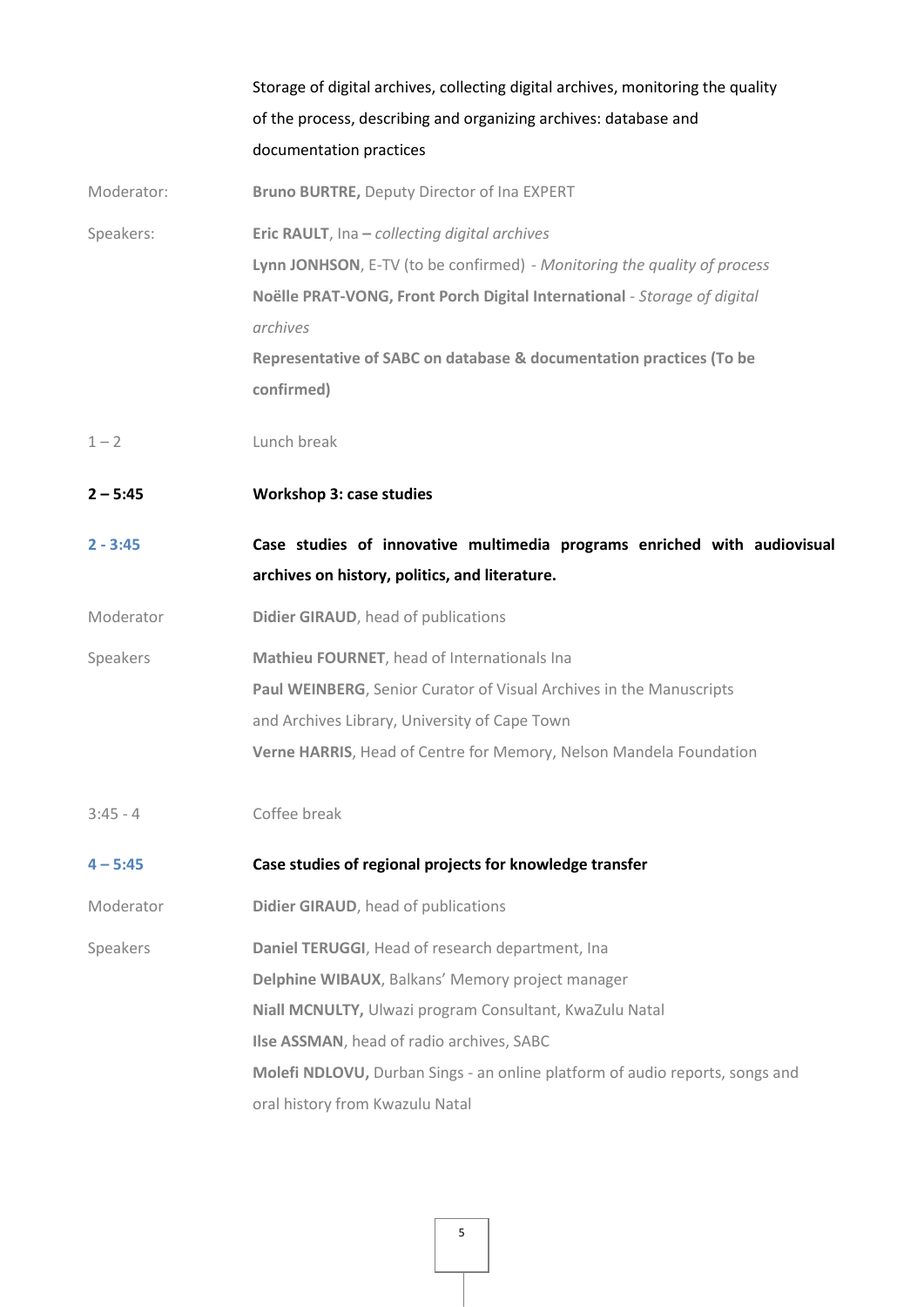## **Partnership and Sponsors**

Event organised as part of the France-South Africa Seasons 2012 & 2013. [www.france-southafrica.com](http://www.france-southafrica.com/)



The France – South Africa Seasons 2012 & 2013 are organised and implemented:

#### For France:

By Institut français with the support of the Ministry of Foreign Affairs, the Ministry of Culture and Communication, the Ministry of National Education, the Ministry of Higher Education and Research, the Ministry for Sports, Youth, Non-formal Education and Voluntary Organisations, the Ministry of Industrial Renewal, the Ministry of Craft Industry, Trade and Tourism, the French Embassy in South Africa and the network of Alliance Française.

Chairman: Xavier Darcos General Commissioner: Laurent Clavel

#### For South Africa:

By the Department of Arts and Culture and the National Arts Council (NAC), with the support of the Department of Science and Technology, the Department of Sports and Recreation, the Department of Tourism, the Department of Trade and Industry, the Department of Higher Education and Training, the Department of Basic Education, and the Embassy of South Africa in France.